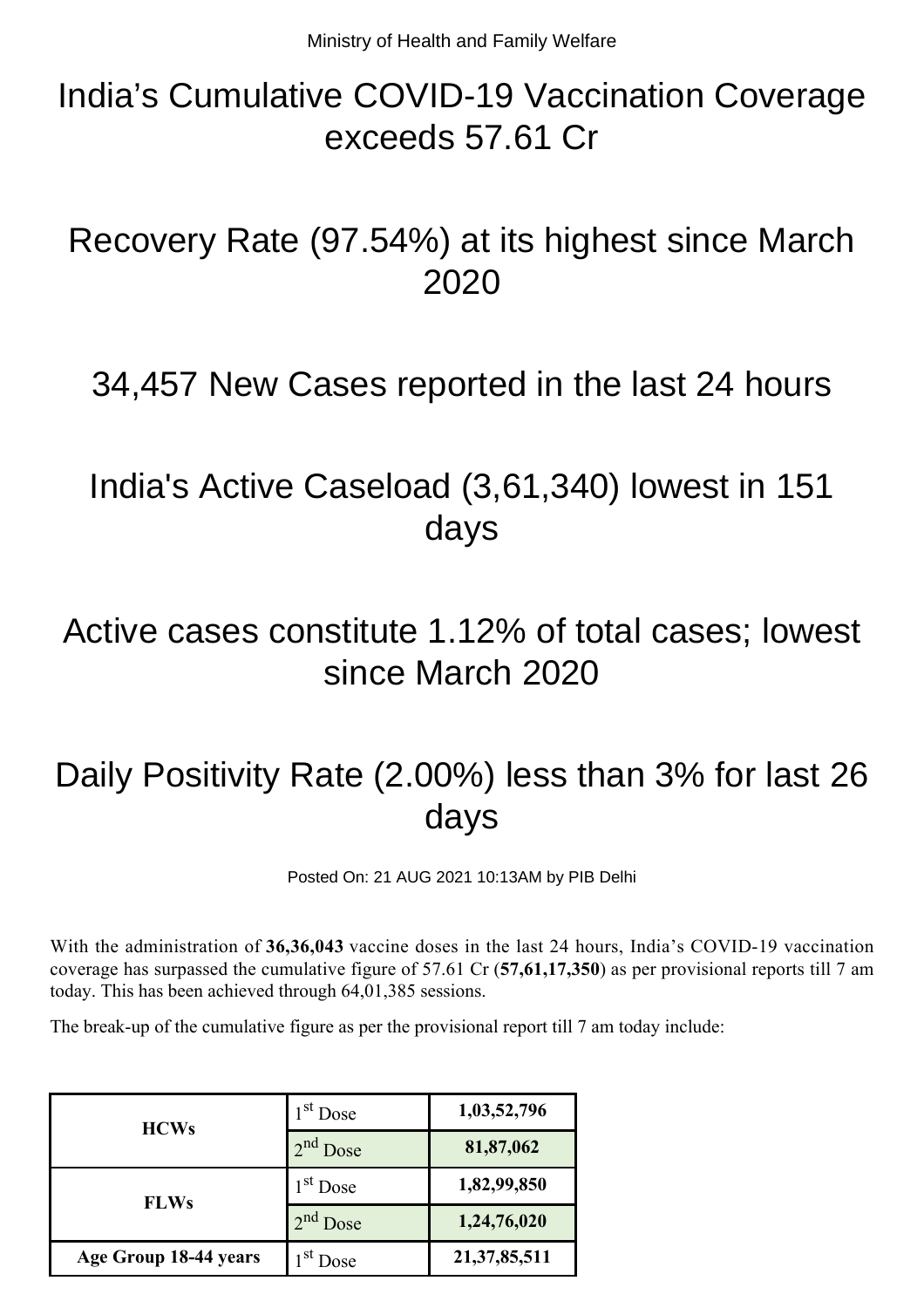|                       | $2nd$ Dose           | 1,84,75,457     |
|-----------------------|----------------------|-----------------|
| Age Group 45-59 years | $1st$ Dose           | 12, 18, 54, 173 |
|                       | 2 <sup>nd</sup> Dose | 4,80,82,007     |
| Over 60 years         | $1st$ Dose           | 8,30,11,132     |
|                       | $2nd$ Dose           | 4,15,93,342     |
| <b>Total</b>          |                      | 57, 61, 17, 350 |

The Union Government is committed to accelerating the pace and expanding the scope of COVID-19 vaccination throughout the country.

The recovery of **36,347** patients in the last 24 hours has increased the cumulative tally of recovered patients (since the beginning of the pandemic) to **3,15,97,982**.

Consequently, India's recovery rate stands at **97.54**%, the highest since March 2020.



Sustained and collaborative efforts by the Centre and the States/UTs continue the trend of less than 50,000 Daily New Cases that is being reported for fifty-five consecutive days now.

34,457 new cases were reported in the last 24 hours.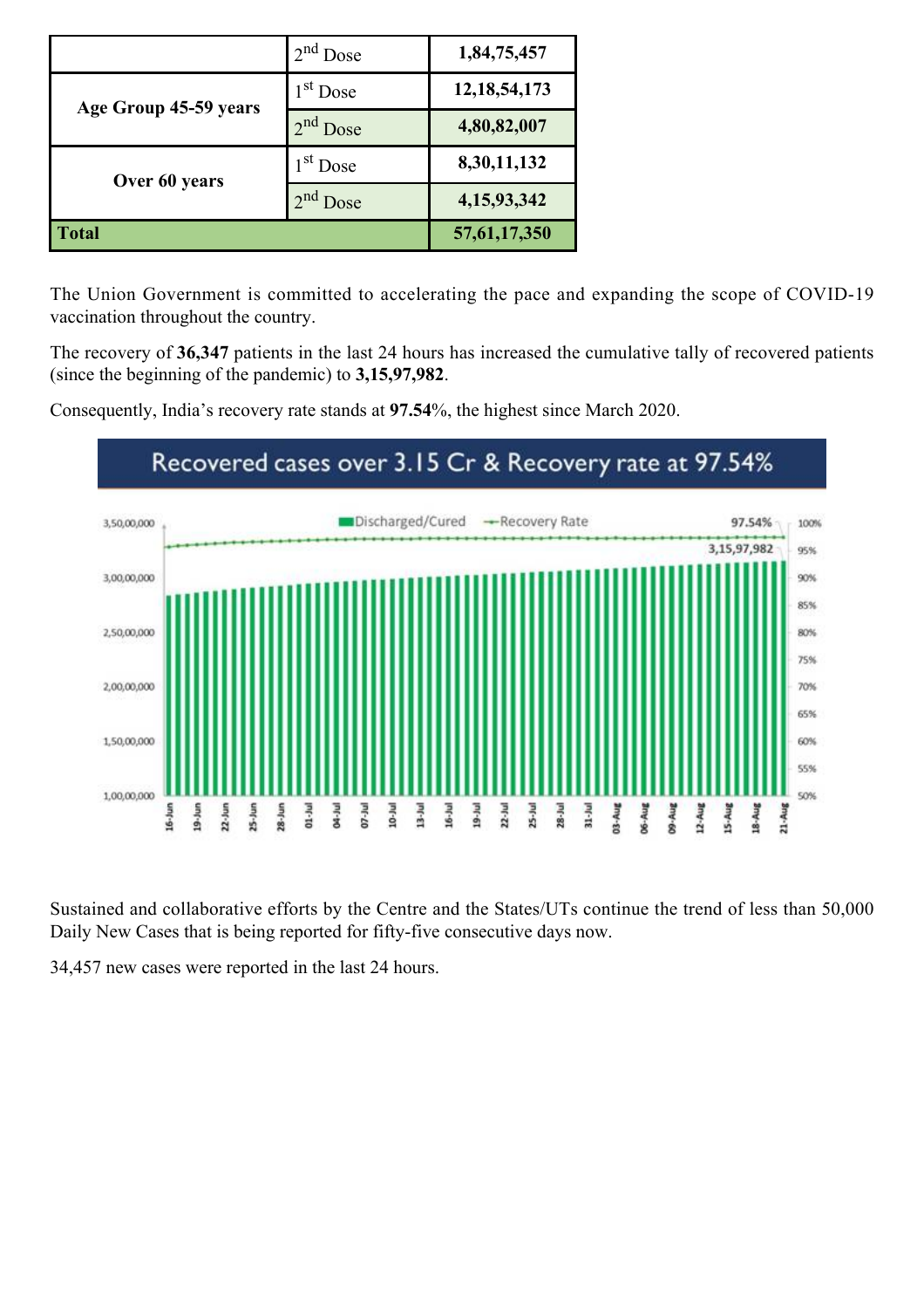#### 34k New Cases reported in last 24 hrs



High recoveries and a low number of new cases have subsided the Active Caseload to **3,61,340** which is at its **lowest in 151 days**. Active cases presently form only **1.12**% of the country's total Positive Cases which is the lowest since March 2020.



The testing capacity across the country continues to be expanded. The last 24 hours saw a total of 17,21,205 tests being conducted. India has so far conducted over **50.45 Cr (50,45,76,158**) cumulative tests.

While testing capacity has been enhanced across the country, **Weekly Positivity Rate at 1.98% remains less than 3% for the last 57 days now.** The **Daily Positivity rate also stands at 2.00%.** The daily Positivity rate has remained below 3% for the last 26 days and below 5% for 75 consecutive days now.